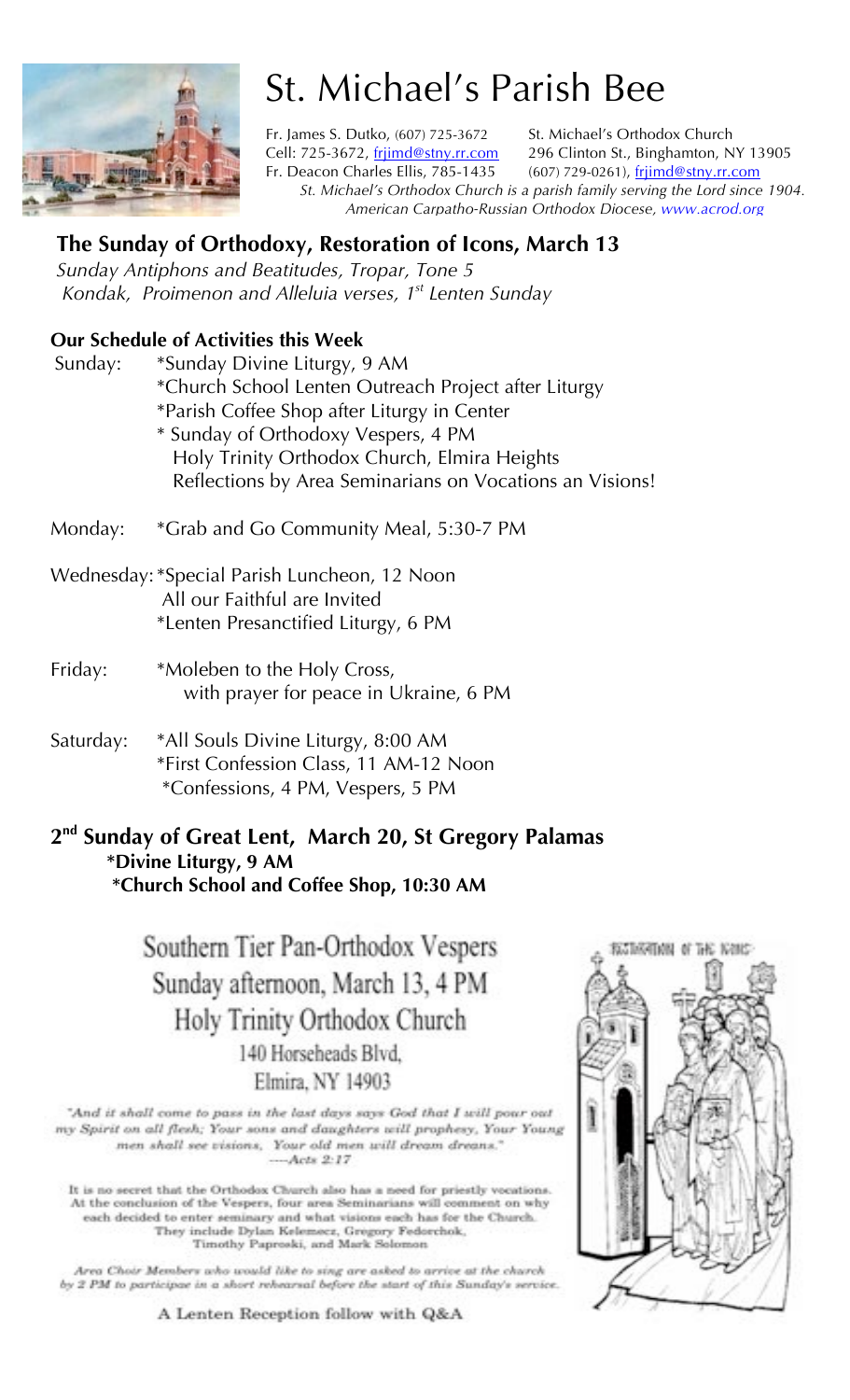# *Scripture Readings for the Second Week of Lent*

| Sunday:    | Hebrews 11: 24-26, 32: 12:2 |                    |
|------------|-----------------------------|--------------------|
| Monday:    | Isaiah 4: 2-6, 5: 1-7       | Genesis 1: 1-13    |
| Tuesday:   | Isaiah 5: 7-16              | Genesis 1: 14-23   |
| Wednesday: | Isaiah 5: 16-25             | Genesis 1: 24-2:3  |
| Thursday:  | Isaiah 6: 1-12              | Genesis 2: 4-19    |
| Friday:    | Isaiah $7:1-4$              | Genesis 2: 20-3:20 |
| Saturday:  | Hebrews 3: 12-16            |                    |
| Sunday:    | Hebrews 1:10-2:3            |                    |
|            |                             |                    |

St. John 1: 43-51 Proverbs 1: 1-20 Proverbs 1: 20-23 Proverbs 2: 1-22 Proverbs 3: 1-18 0 Proverbs 3<sup>"</sup> 19-34 St. Mark 1: 35-44 St. Mark 2: 1-12

*You can log onto the daily scripture: www.acrod.org* 

#### **Today's Epistle Reading: Hebrews 11:24-26,32-12:2**

By faith Moses, when he became of age, refused to be called the son of Pharaoh's daughter, choosing rather to suffer affliction with the people of God than to enjoy the passing pleasures of sin, esteeming the reproach of Christ greater riches than the treasures in Egypt; for he looked to the reward.

And what more shall I say? For the time would fail me to tell of Gideon and Barak and Samson and Jephthah, also of David and Samuel and the prophets: who through faith subdued kingdoms, worked righteousness, obtained promises, stopped the mouths of lions, quenched the violence of fire, escaped the edge of the sword, out of weakness were made strong, became valiant in battle, turned to flight the armies of the aliens.

Women received their dead raised to life again. And others were tortured, not accepting deliverance, that they might obtain a better resurrection.

Still others had trial of mockings and scourgings, yes, and of chains and imprisonment.

They were stoned, they were sawn in two, were tempted, were slain with the sword. They wandered about in sheepskins and goatskins, being destitute, afflicted, tormented; of whom the world was not worthy. They wandered in deserts and mountains, in dens and caves of the earth.

And all these, having obtained a good testimony through faith, did not receive the promise, God having provided something better for us, that they should not be made perfect apart from us. Therefore we also, since we are surrounded by so great a cloud of witnesses, let us lay aside every weight, and the sin which so easily ensnares us, and let us run with endurance the race that is set before us, looking unto Jesus, the author and finisher of our faith, who for the joy that was set before Him endured the cross, despising the shame, and has sat down at the right hand of the throne of God.

#### **Today's Gospel Reading: John 1:43-51**

 The following day Jesus wanted to go to Galilee, and He found Philip and said to him, "Follow Me." Now Philip was from Bethsaida, the city of Andrew and Peter. Philip found Nathanael and said to him, "We have found Him of whom Moses in the law, and also the prophets, wrote; Jesus of Nazareth, the son of Joseph."

 And Nathanael said to him, "Can anything good come out of Nazareth?" Philip said to him, "Come and see."

 Jesus saw Nathanael coming toward Him, and said of him, "Behold, an Israelite indeed, in whom is no guile!"

 Nathanael said to Him, "How do You know me?" Jesus answered and said to him, "Before Philip called you, when you were under the fig tree, I saw you." Nathanael answered and said to Him, "Rabbi,You are the Son of God! You are the King of Israel!" Jesus answered and said to him, "Because I said to you, 'I saw you under the fig tree,' do you believe? You will see greater things than these."

 And He said to him, "Most assuredly, I say to you, hereafter you shall see heaven open, and the angels of God ascending and descending upon the Son of Man."

# **Pirohi Schedule for this 3rd Week of Work!**

Tuesday,  $4 \text{ pm} - 8 \text{ pm}$ Prep potatoes, onions, haluski cabbage, butter, cheese Wednesday 9 am  $-$  3 pm Soup, Run machine for 480 doz potato pirohi Thurs  $2pm - 7$  pm Cook haluski, cook pirohi, pack and refrigerate Friday, 10 am  $-4$ pm Pick up Pirohi Orders

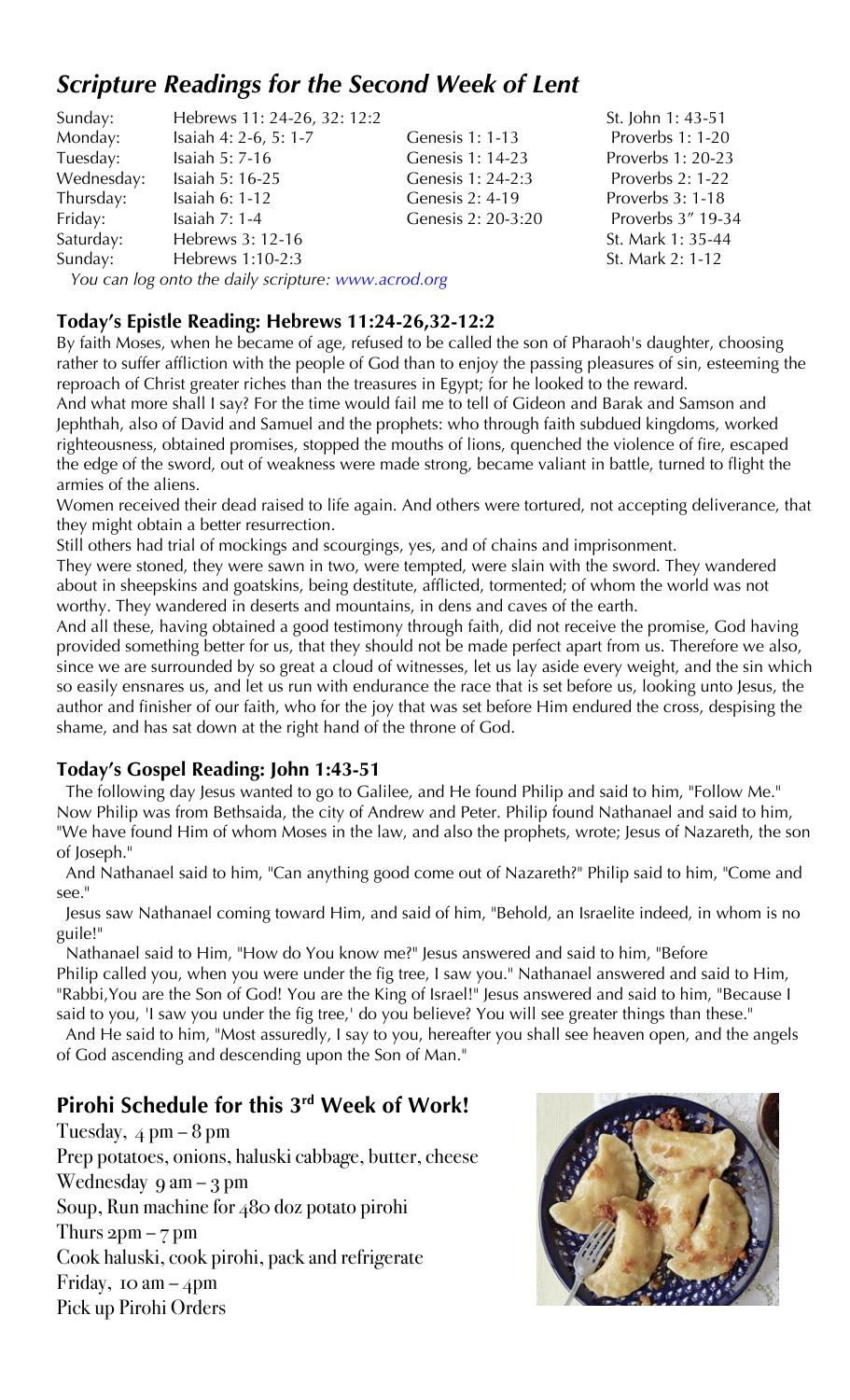## **Young Adult Retreat March 25-27**

The American Carpatho-Russian Orthodox Diocese, the Greek Orthodox Metropolis of Pittsburgh Y2AM and the Ukrainian Orthodox Young Adult Office invite Young Adults ages 18- 35 to come retreat to Camp Nazareth from March 25-27, 2022 for a weekend with other Orthodox Young Adults from all jurisdictions.

 The theme of the weekend event is *Forming Christ-Centered Relationships,* and it will feature presentations by Fr. Chris and Khouria Sophia Shadid. The weekend event will be filled with learning, fun, fellowship, worship, and time for reflection and rejuvenation!

 Plan on attending and register now as spaces are limited! All Inclusive Registration Fee For Entire Weekend is \$95.00

Click Here To Register Online



Open to all jurisdictions ages 18-35





With Guest Speakers: Fr. Chris and Kh. Sophia Shadid ※ いんしょ

#### **Are You Interested in Joining the Camp Nazareth Summer of '22 Staff?**

In you are looking for an incredible summer "job," consider applying for a position at our little corner of Heaven, that is Camp Nazareth. Applications will be due March 15, so if you are interested, be sure to log onto the Camp Nazareth Web site and start the application process. Log onto: https://www.campnazareth.org/summercamp/register-for-camp/#staff The following positions are available for the Camp Nazareth Summer 2022 Camping Season:

- **Maintenance**
- Kitchen
- Lifeguard
- Counselor
- Head Counselor
- Athletic Director
- Technology Director
- Ropes Course Facilitator
- Ropes Course Director

#### **Remembering Your Departed Loved Ones in the Saturday of All Souls Liturgies**

The Commemoration of the departed members of your families will be included in the Saturday Liturgies of All Souls which will be celebrated on March 12, March 19, March 26 and June 12 at 8 AM. Please add names of your loved ones that you would like included in these special Liturgies and then be sure to come and join us as we pray for one and all! Eternal Memory!



Requested by: \_\_\_\_\_\_\_\_\_\_\_\_\_\_\_\_\_\_\_\_\_\_\_\_\_\_\_\_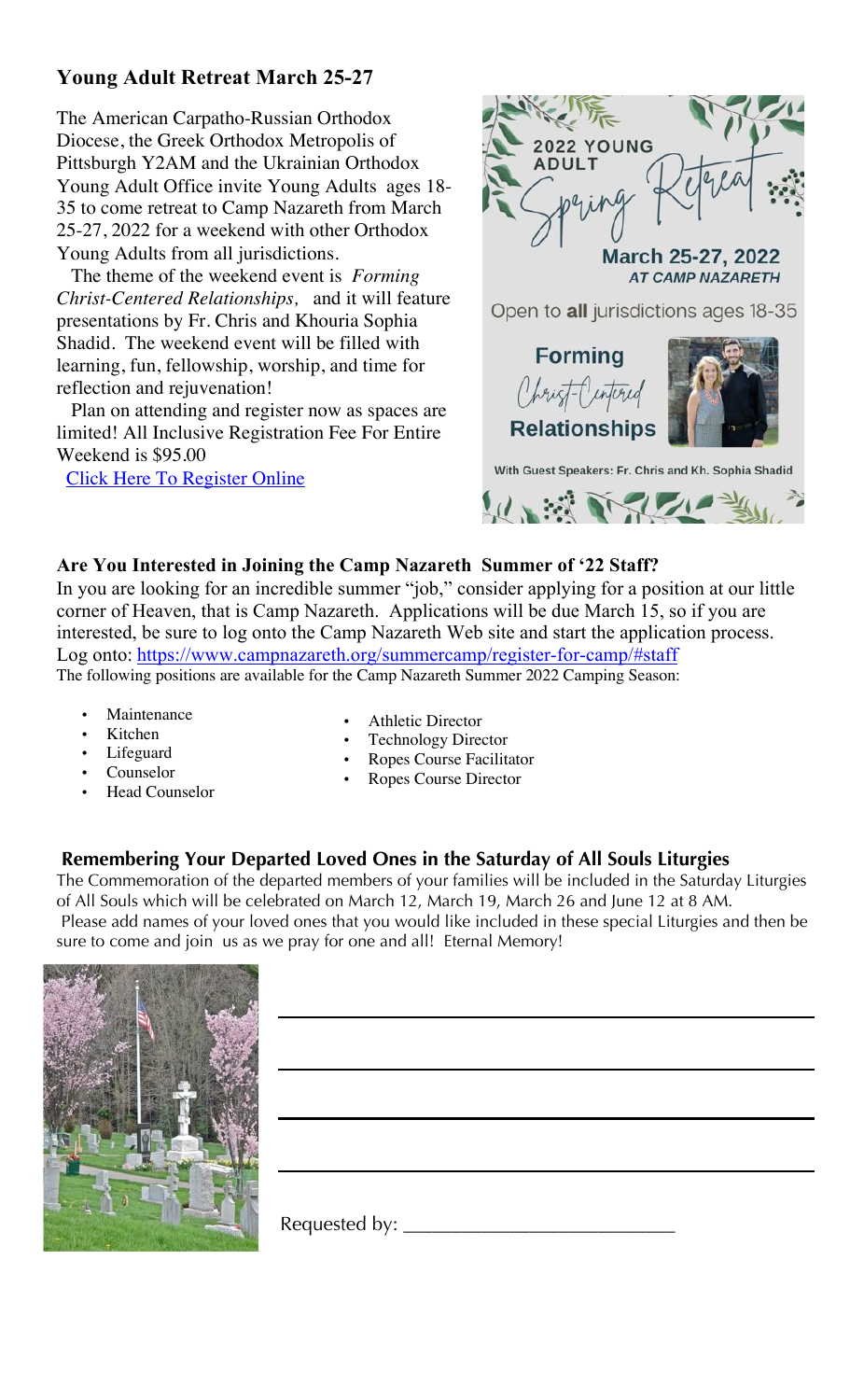## **Why Do We Have All Soul Saturday – And Forty Days**

· Fr. Stephen Freeman

https://blogs.ancientfaith.com/glory2godforallthings/2009/10/23/soul-saturday-and-forty-days

In my early exposure to Orthodoxy, I became intrigued with the term, "Soul Saturday." My family would visit an Orthodox monastery not too far away from here for their annual pilgrimage that occured on one of the weekends of a "Soul Saturday." This is term from popular parlance – the more proper English title of the event is a "Memorial Saturday." These occur at a number of times during the year, mostly during Lent. They are days set aside to pray for and remember the departed.

After becoming Orthodox in 1998 these Memorial Saturdays became supremely important in my life. Our congregation suffered two very unexpected deaths (both in car crashes) in the course of our first two years that left all the devastation that grief can wreak. For a congregation that was young, we were suddenly faced with that which faces the old with great frequency.

Had you told me we would have buried our first member within our first year I would never have thought of the young woman taken from us. But such is our power over our own life. We control virtually nothing.



My first two years as an Orthodox Christian I supported myself by being employed in the local home hospice program. Thus I was no stranger to death. Nor had I been in my last Anglican parish, where I had buried over 100 people in my years there. I knew the power of grief and how helpless people can be when it comes.

Thus it was that "Soul Saturdays" became times of deep importance for me. The population of my "grief world" was far larger than I would have expected by that time in life. Praying for the departed, and doing so with such frequency was a part of the Tradition of the Church that seemed in my first introduction – not only wise, but completely essential. I was no stranger to prayers for the departed (I had always prayed for the departed as an Anglican). But never had I prayed so much with such fervency.

The bright sorrow of the Russian tune, "Memory Eternal," that closes a memorial service, took up a place in my heart that no other song will ever have. I often couple it with "Christ is risen from the dead," lest I be lost in my own grief.

But in a world where so little is remembered it is of supreme comfort that the Church pauses these many Soul Saturdays and says: "Remember." And not only to us but to God, "May their memory be eternal."

There is no purgatorial teaching in Orthodoxy, just the simple assurance that our prayers "are of benefit" to those who have died. Of this I have no doubt. But I also know just how great the benefit is for those who are still remembering from here.

Grief is strange stuff. I was taught, when I was doing hospice work, that *each* grief is really *every* grief – that one small grief will open up the vast pool of grief that lies within us. Thus none of us is ever just grieving one person or event. Blessedly, it is all in the hands of the good God who loves mankind and who Himself bore our grief.

This weekend (on the New Calendar) is the weekend of a Soul Saturday, according to Russian usage. Saturday also happens to be the 40th day of my mother's passing – an event that is always marked with a memorial service. Something is completed and something begun in that mystical number of forty days. I bought flowers today for this evening's service, and immediately remembered the many occasions on which I gave my mother flowers (or failed to). And the tears of 40 days greeted the thought.

I know as well, that our feeble prayers here are joined to the mighty chorus that ascends to God from those who have gone before us and remember and pray for us. That "great cloud of witnesses" sustains the living though we too easily forget this. How is it that the living pass their days with no thought of those who stand witness before God?

Memory Eternal for us all, until the battle is done and everything has found its rest. It is this kind of rhythm, found in the liturgical life of Orthodoxy, that has been lost from so much of Christianity, where the grief is certainly as great. I know that I could not bear the weight of all I remember were I not able to stand with others and pray God's eternal remembrance. There are times as an Orthodox Christian that I am not just grateful for the grace God has given, but wonder how I ever tried to live without it.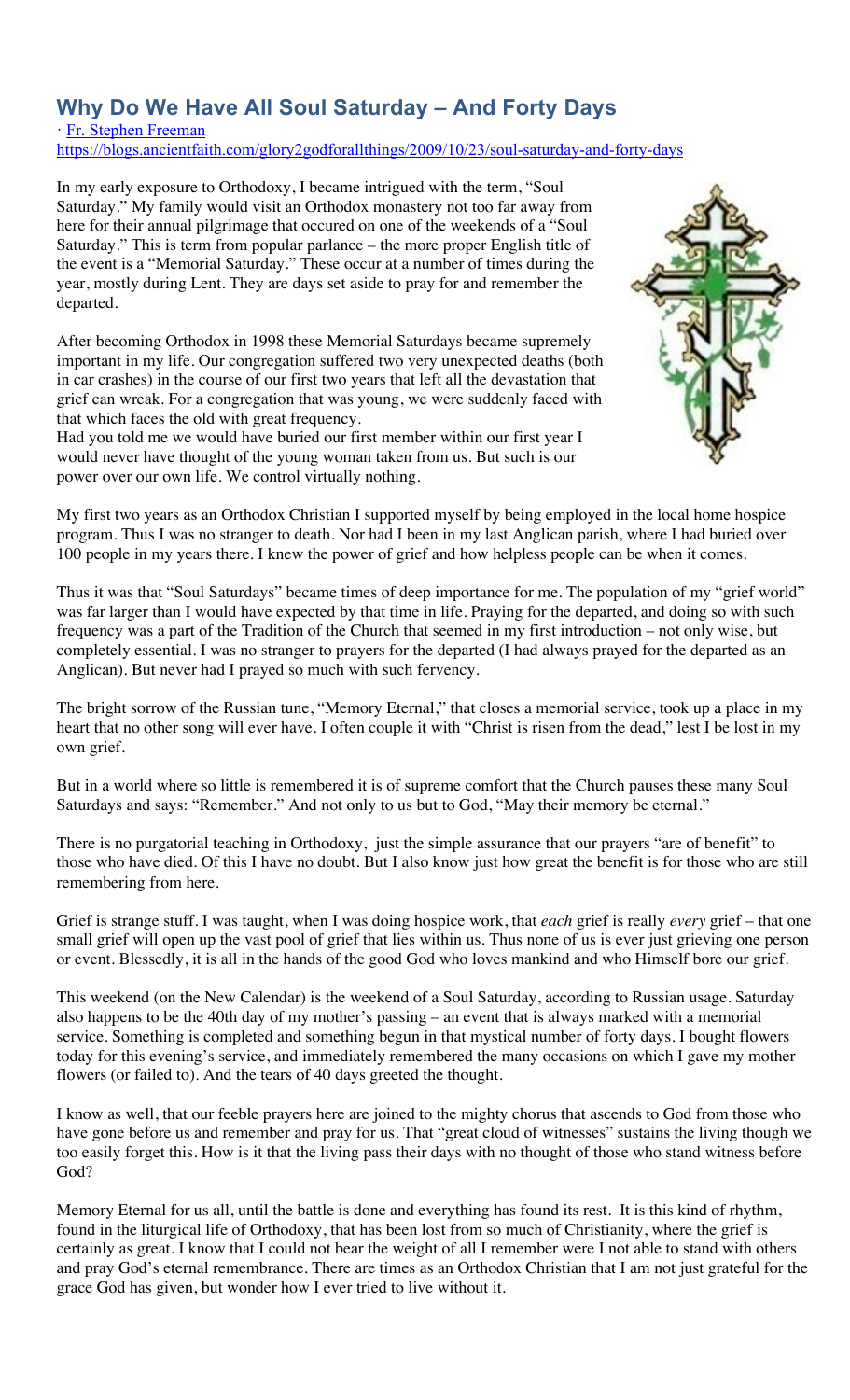#### **SPECIAL PETITION FOR PEACE IN UKRAINE**

O God, You are our refuge and strength, and a very present help in trouble. (Pulm 461) Hear our heartfelt supplication on behalf of the people of the country of Ukraine. Protect those in danger with your holy angels and grant them courage. Turn back all manner of attacks. May hostility fade away. Let Your peace descend upon the whole land, so that the shedding of blood in warfare, violence, terrorism, tyranny, and all manner of strife may come to a swift end. Enlighten all civil authorities around the world with wisdom to diligently work for reconciliation. O Lord of hosts, we have no other help but You in times of distress: quickly hear us now and have mercy!



Moor the Coputhia<br>of the Cates Lacre





*For peace throughout the whole world, let us pray to the Lord! Lord have mercy! In front of Binghamton City Hall, Sunday afternoon, March 6*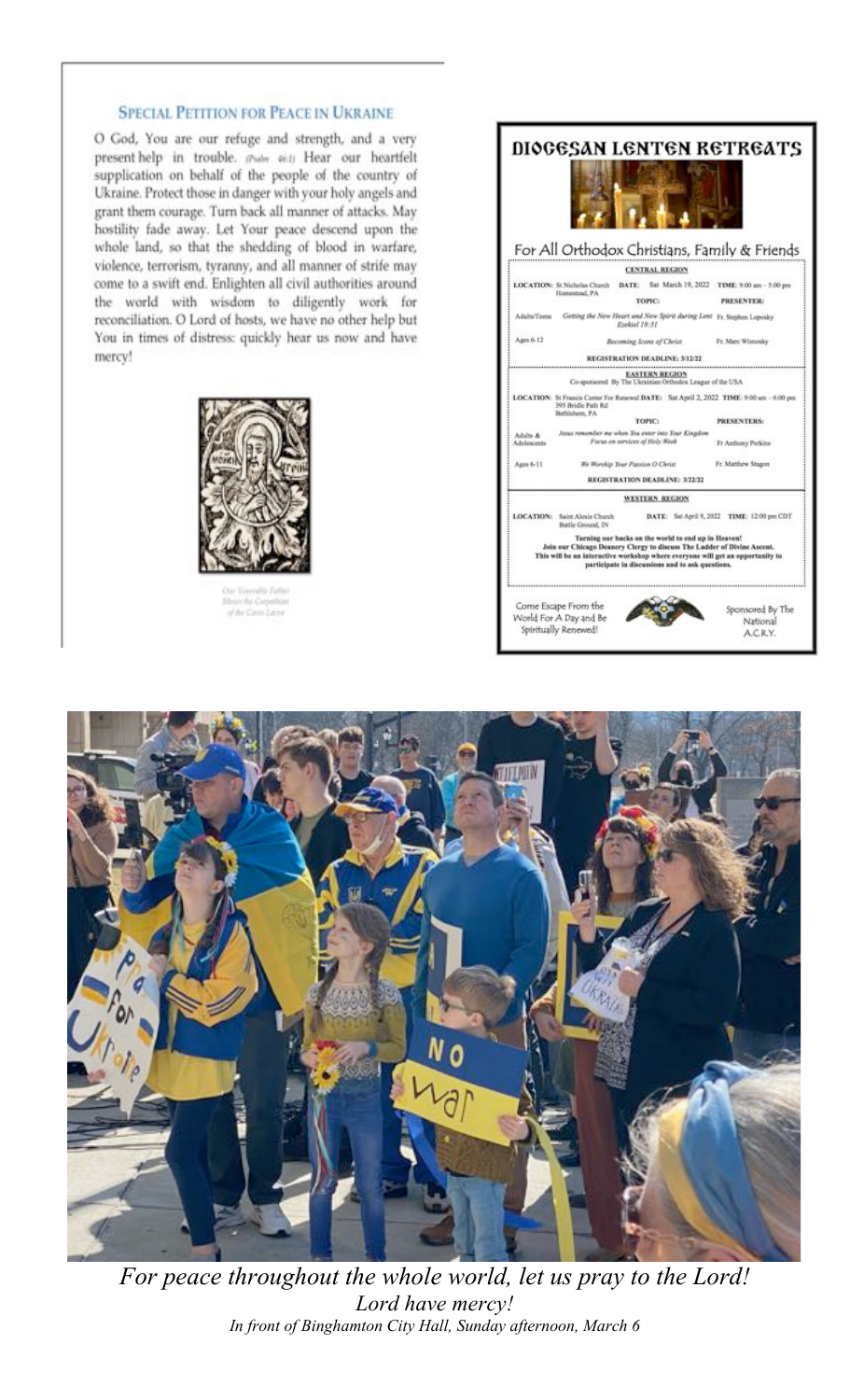

**Information on the Consecration of St. Mary's Orthodox Church in Painted Post, April 2**

Dear Father, Church Council, Brothers and Sisters,

With thanks to Almighty God, Saint Mary's Orthodox Church, Painted Post, NY will be celebrating the consecration of our church building on Saturday, April 2, 2022, beginning with the Church consecration with His Eminence, Metropolitan Gregory of Nyssa presiding.

Following Divine Liturgy and photographs, the Consecration Buffet Banquet will follow in the church hall. Reservations are now



being accepted. Seating will be limited so please make your reservation as soon as possible.

BANQUET RESERVATION FORM 5 & Under -Free 6 ~ 12 Years Old – \$25  $13 \sim Up - $30$ Saint Mary's Orthodox Church 61 Canada Road Painted Post, NY 14870 CHURCH CONSECRATION APRIL 2, 2022 BANQUET RESERVATION FORM

NAME \_\_\_\_\_\_\_\_\_\_\_\_\_\_\_\_\_\_\_\_\_\_\_\_\_\_\_\_\_\_\_\_\_\_\_\_\_\_\_\_\_\_\_, Total \$\_\_\_\_\_\_\_\_\_\_\_\_\_\_

Please mail checks payable to Saint Mary's Orthodox Church Mail Reservations to: St. Mary's Orthodox Church 61 Canada Road**,** Painted Post, NY 14870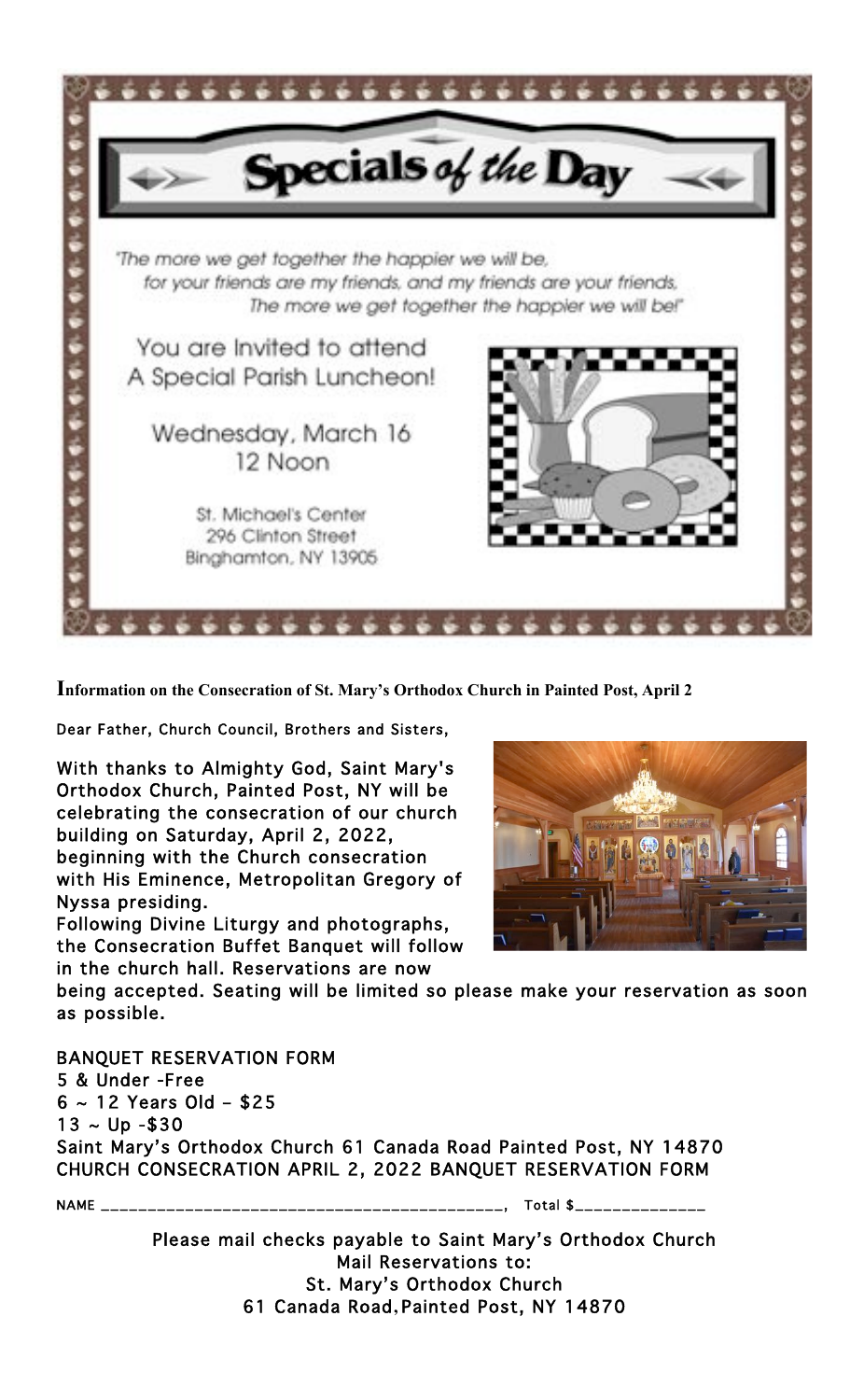# **The Crisis in Ukraine: A Prayer of Intercession**

We seek peace when others seek war. **All: Like a sunflower seed ground us.**

We seek hope when others seek destruction. **All: Like a sunflower seed ground us.**

We know that the land is rich in history and traditions from generation to generation while others seek a chance at power, prestige, and creating their own story for the next generation.

**All: Like a sunflower seed ground us.**



We call out in the wreckage on high to hear the stories of those who have been silenced while others seek to silence the stories that echo throughout the globe. **All: Like a sunflower seed ground us.**

We cheer on the Davids against the Goliaths with their stones and slingshots while the Goliaths laugh and trample everything in their sight with mass tools of destruction. **All: Like a sunflower seed ground us.**

We don't have the right words to say but we do have the right hearts to beat together while others hope to tear it apart.

#### **All: Like a sunflower seed ground us.**

Like a sunflower seed, let us be planted in the ground. Let us germinate. Let us wait in the discomfort as the seedlings grow into tall buds of flowers opening towards the sun for all to see. And produces more seeds to grow and bring beauty facing the sun one seed at a time that turns into a valley of sunflowers.

[**Silence]**

One: Like a sunflower seed ground us. **All: Like a sunflower seed ground us.**

One: Like a seedling let us take root. **All: Like a seedling let us take root.**

One: Like a sunflower let us point towards the sun. **All: Like a sunflower let us point towards the sun.**

One: And share the seeds of solidarity with everyone. **All: And share our sunflower seeds with everyone.** 

Amen.

#### **All: Amen**

**With gratitude:** Created by Reverend Rachel Helgeson for the Southern Tier Vigil for Peace in Ukraine.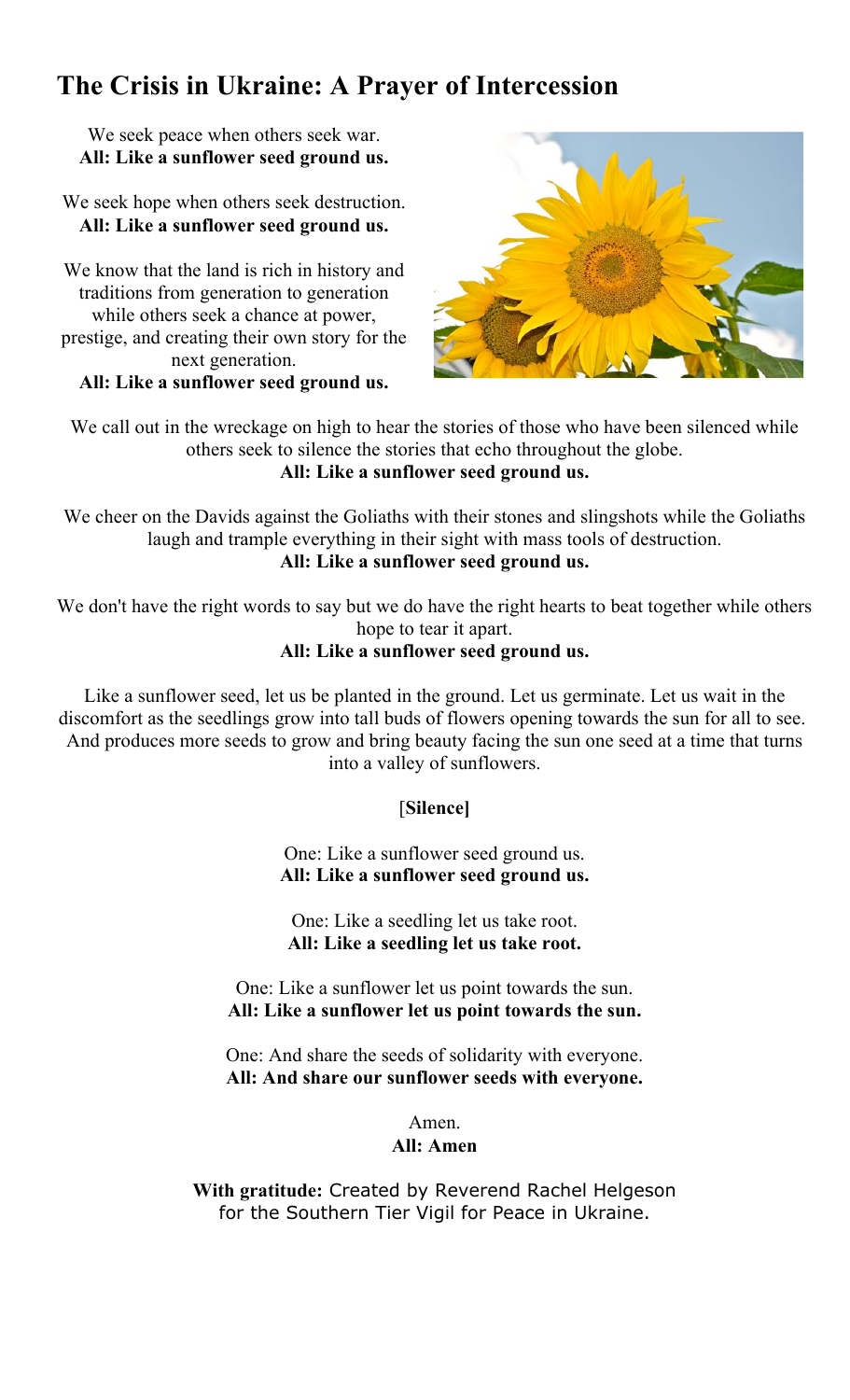### **The Archiepiscopal Encyclical on the Invasion of Ukraine**

*All of you are brothers and sisters.* (Matthew 23:8)

My Beloved Brothers and Sisters in Christ,

We find ourselves in deep pain and sorrow of soul over the horror that has ensued from the invasion of Ukraine. I do not say, "Russia," because many thousands of the Russian People are protesting this unprovoked and unreasonable attack at risk to their own lives and freedom.

This attack must be squarely set upon the shoulders of Vladimir Putin, who is risking global peace for his own selfish political agenda.We are witnessing an immense tragedy of human suffering: the targeting of civilians, assassination and terror, and the deaths of innocents,



especially children. Yet, we know that Ukrainians and Russians are children nourished from the same breast.

They are brothers and sisters in Christ. How is it possible that such a fratricide is taking place on the Holy Ground of Kyivan Rus'? As Orthodox Christians, we ask ourselves: what can we do? His All-Holiness Ecumenical Patriarch Bartholomew has been unequivocal:

*"…end the war now! Immediately stop any act of violence, anything that spreads pain and death. Let reason prevail, love for fellow human beings, reconciliation and solidarity, the light of the Risen Christ, the gift of life."*  (February 27, 2022)

We join our spirit to the spirit of His All-Holiness and exhort all our Faithful: offer prayers and tangible support for all the Ukrainian People: those of the Orthodox Church of Ukraine and those of the Ukrainian Orthodox Church under the Moscow Patriarchate, those of the Ukrainian Catholic and Jewish communities, and all who find themselves in the dire circumstances of war.

We are called not only to forgive our enemies, but to love our enemies (Matt. 5:44). But let us go one step further. Let us see no enemy in any of our brothers and sisters. The love of Christ can transform us into the one family that will be able to resist evil, and bring healing to the wounds that our Church is suffering at this very moment. For peace, my beloved, let us pray to the Lord.

> With paternal love in the Lord Jesus Christ, † ELPIDOPHOROS Archbishop of America

Yes, gas prices are high.

We can choose to travel less. We can choose to carpool. We can choose to bicycle. We can choose to walk. We can choose public transportation.

# **UKRAINE CANNOT**

And there, but for grace, go we.

**Margarette Quantity** 

His Eminence, Metropolitan Gregory has asked all of our diocesan parishes to assist in providing assistance and supplies to the increasing number of refugees from the war in Ukraine.

 A Special Offering will be taken here at St. Michael's today. These funds will be sent to aid the relief effort coordinated by the Ukrainian Orthodox Church of the USA, Bound Brook, NJ.

**If you are not here personally, please send a check to: St. Michael's church office, 296 Clinton Street, Binghamton, NY. In the memo line of the check, indicate:** 

**"Ukrainian Relief Effort." We are grateful for your generosity**